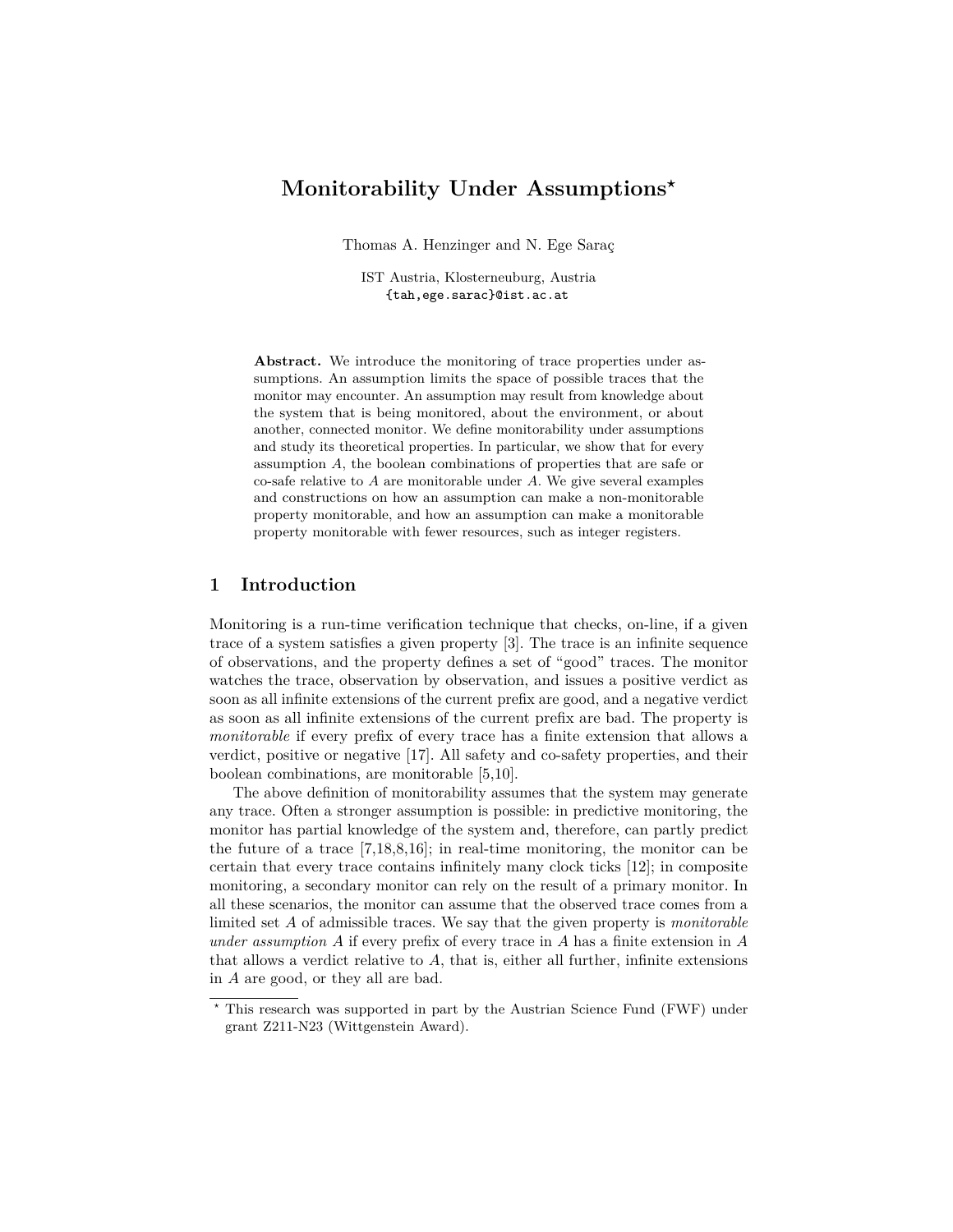Assumptions can make non-monitorable properties monitorable. Consider the finite alphabet {*req, ack, other*} of observations, and the response property

$$
P = \Box (req \rightarrow \Diamond ack)
$$

that "every *req* is followed by *ack*." The property *P* is not monitorable because every finite trace can be extended in two ways: by the infinite extension *ack<sup>ω</sup>* which makes the property true, and by the infinite extension  $req^{\omega}$  which makes the property false. Now suppose that the monitor can assume that "if any *req* is followed by another *req* without an intervening *ack*, then there will not be another *ack*," or formally:

$$
A = \Box (req \rightarrow \bigcirc ((\neg req) \mathcal{W} (ack \vee \Box (\neg ack))).
$$

The property *P* is monitorable under *A* because every finite prefix in *A* has the admissible extension  $req \cdot req$  which makes the property false<sup>[1](#page-1-0)</sup>.

In Section [2,](#page-2-0) we study the boolean closure and entailment properties of monitoring under assumptions. In Section [3,](#page-6-0) we study safety and co-safety under assumptions, following [\[12\]](#page-15-6). We show that for every assumption *A*, every property that is safe relative to *A*, every property that is co-safe relative to *A*, and all their boolean combinations are monitorable under *A*. The results of both sections hold also if the universe of properties and assumptions is limited to the *ω*-regular or the counter-free *ω*-regular languages, i.e., those properties which can be specified using finite automata over infinite words or linear temporal logic, respectively.

In Section [4,](#page-9-0) we show that assumptions can reduce the resources needed for monitoring. Following [\[11\]](#page-15-7), we define *k-register monitorability* for monitors that use a fixed number *k* of integer registers. A register that is operated by increments, decrements, and tests against zero is called a *counter*. It is known that the *k*-counter monitorability hierarchy is strict, that is, strictly more properties are  $(k+1)$ -counter monitorable than are *k*-counter monitorable, for all  $k > 0$ [\[11\]](#page-15-7). We present a property which requires *k* counters for monitoring, but can be monitored with  $k - \ell$  counters under an assumption that can be monitored with  $\ell$  counters.

Finally, in Section [5,](#page-11-0) we construct for every property *P* three assumptions that make *P* monitorable: first, a liveness assumption  $A<sub>S</sub>$  that makes *P* safe relative to *AS*, and therefore monitorable under *AS*; second, a liveness assumption  $A_C$  that makes *P* co-safe relative to  $A_C$ , and therefore monitorable under  $A_C$ ; and third, a co-safety assumption  $A_M$  so that P is monitorable under  $A_M$ . We use topological tools for our constructions, most notably the characterization of monitorable properties as those sets, in the Cantor topology on infinite words, whose boundary is nowhere dense [\[9\]](#page-15-8).

<span id="page-1-0"></span><sup>&</sup>lt;sup>1</sup> We follow the notation of [\[13\]](#page-15-9) for temporal logic, where  $U$  is the (strong) *until* operator, and W is the *unless* (or weak until) operator.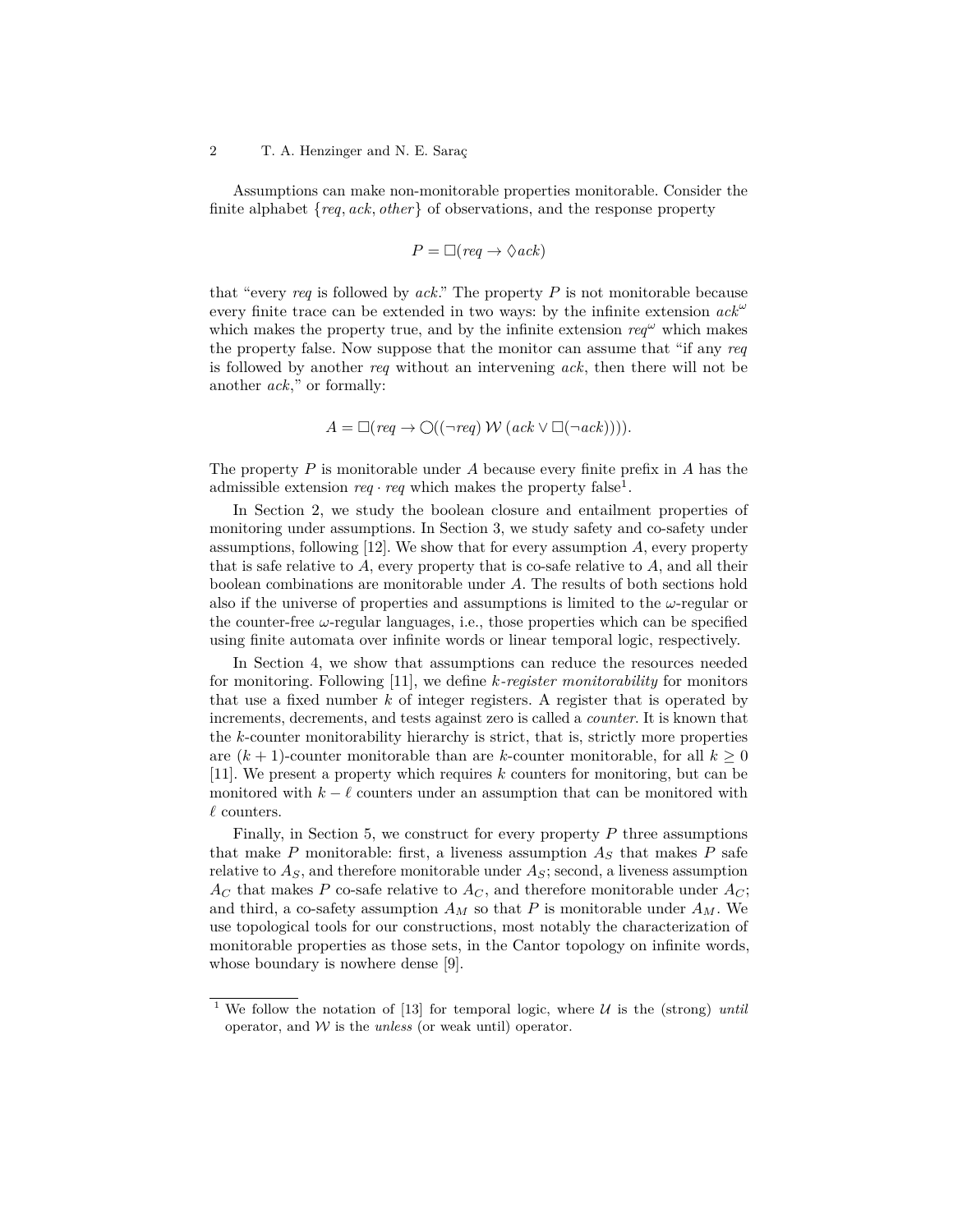# <span id="page-2-0"></span>**2 Monitorability and Assumptions**

Let  $\Sigma = \{a, b, \ldots\}$  be a finite alphabet of observations. A *trace* is a finite or infinite sequence of observations. We usually denote finite traces by  $s, r, t, u \in \Sigma^*$ , and infinite traces by  $f \in \Sigma^\omega$ . A *property*  $P \subseteq \Sigma^\omega$  is a set of infinite traces, and so is an *assumption*  $A \subseteq \Sigma^\omega$ . For traces  $f \in \Sigma^\omega$  and  $s \in \Sigma^*$ , we write  $s \prec f$ iff *s* is a finite prefix of  $f$ , and denote by  $pref(f)$  the set of finite prefixes of  $f$ . For trace sets  $P \subseteq \Sigma^\omega$ , we define  $Pref(P) = \bigcup_{f \in P} pref(f)$ . We denote by  $\overline{P}$  the complement of *P* in *Σω*.

Intuitively, an assumption limits the universe of possible traces. When there are no assumptions, the system can produce any trace in *Σω*. However, under an assumption *A*, all observed traces come from the set *A*. We extend the classical definition of monitorability [\[17\]](#page-15-0) to account for assumptions as follows.

**Definition 1.** Let P be a property, A an assumption, and  $s \in Pref(A)$  a finite *trace. The property P is* positively determined under *A by s iff, for all f, if*  $sf \in A$ *, then*  $sf \in P$ *. Similarly, P is* negatively determined under *A by s iff, for all*  $f$ *,* if  $sf \in A$ *, then*  $sf \notin P$ *.* 

**Definition 2.** *The property P is s*-monitorable under the assumption *A, where*  $s \in Pref(A)$  *is a finite trace, iff there is a finite continuation r such that*  $sr \in Pref(A)$  *positively or negatively determines P under A. The property P is* monitorable under *A iff it is s-monitorable under A for all finite traces*  $s \in Pref(A)$ *. We denote the set of properties that are monitorable under* A by Mon(A)*.*

For a property *P* and an assumption *A*, if  $P \cap A \neq \emptyset$ , we say that *P* specifies *under A* the set  $P \cap A$ . The monitorability of *P* under *A* may seem related to the monitorability of  $P \cap A$ . However, the two concepts are independent as we show in the following remark.

*Remark 1.* In general,  $P \in \text{Mon}(A)$  does not imply  $P \cap A \in \text{Mon}(\Sigma^{\omega})$ . Consider  $A = \Box \Diamond c$  and  $P = a \lor ((\neg b) \mathcal{U} (a \land \Box \Diamond c))$ . The property *P* specifies  $((\neg b) \mathcal{U} a) \land \Box \Diamond c$ under *A*. Observe that every finite trace  $s \in Pref(A)$  can be extended to  $sr \in$ *Pref*(*A*) which satisfies or violates  $((\neg b) \mathcal{U} a)$ . Then, since every infinite extension of *sr* in *A* satisfies  $\Box \Diamond c$ , the finite trace *sr* positively or negatively determines *P* under *A*. Therefore,  $P \in \text{Mon}(A)$ . However,  $P \cap A$  is not *s*-monitorable under *Σ*<sup>*ω*</sup> for *s* = *a* because for every finite extension *r* we have *src*<sup>*ω*</sup> ∈ *P* ∩ *A* and  $sra^{\omega} \notin P \cap A$ .

Conversely,  $P \cap A \in \text{Mon}(\Sigma^{\omega})$  does not imply  $P \in \text{Mon}(A)$  either. Consider  $A = \Box \neg a$  and  $P = \Diamond \Box c$ . We have  $P \cap A \in \text{Mon}(\Sigma^{\omega})$  because, for every  $s \in \Sigma^*$ , the finite trace *sa* negatively determines *P*. However,  $P \notin \mathsf{Mon}(\mathsf{A})$  because for every finite trace  $s \in Pref(A)$ , we have  $sc^{\omega} \in P$  and  $sb^{\omega} \notin P$ . We will discuss the upward and downward preservation of monitorability later in this section.

<span id="page-2-1"></span>As in the case of monitorability in  $\Sigma^{\omega}$ , the set of monitorable properties under a fixed assumption enjoy the following closure properties.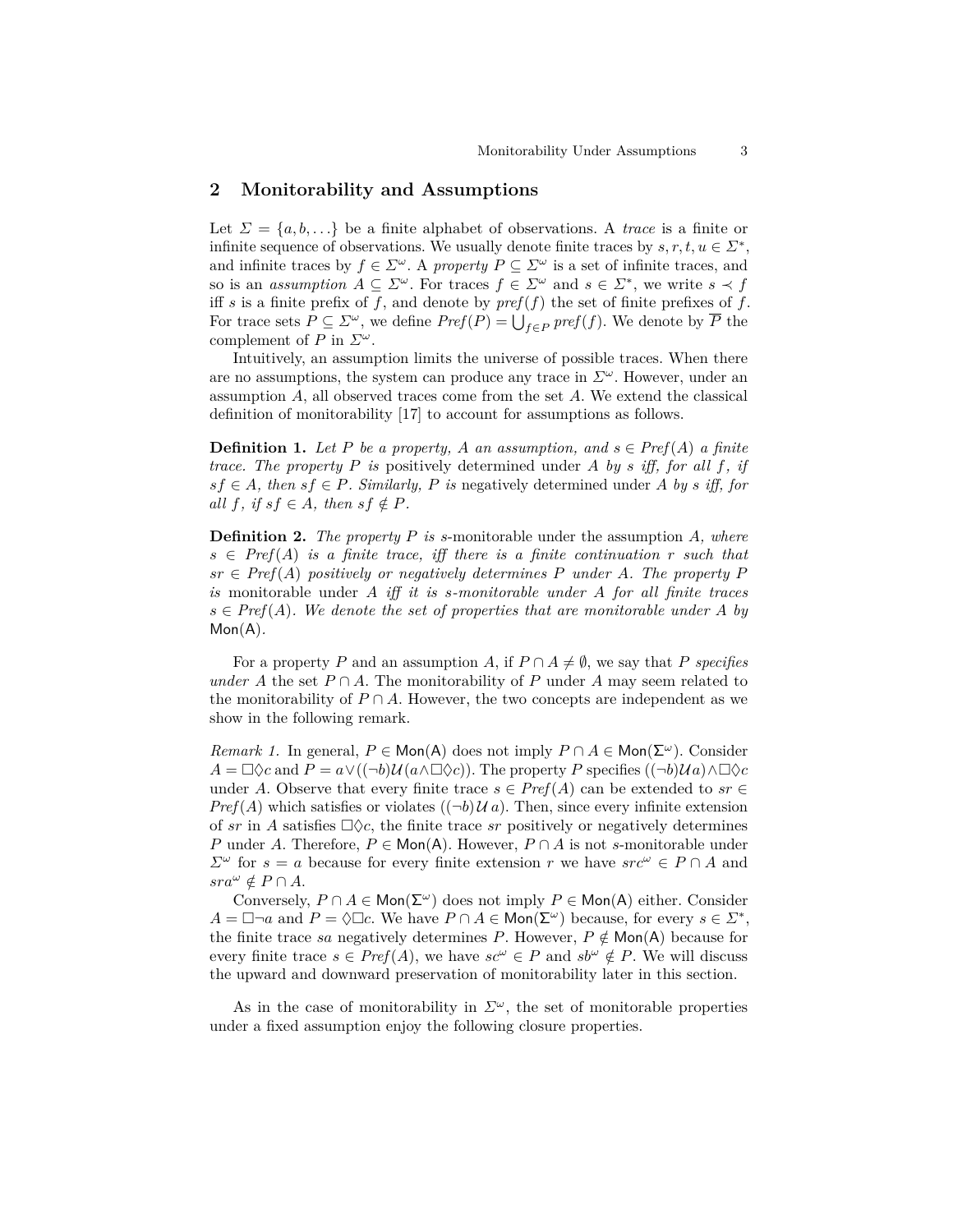**Theorem 1.** *For every assumption A, the set* Mon(A) *is closed under boolean operations.*

*Proof.* Let  $P, Q \in \text{Mon}(A)$  be two monitorable properties under assumption A.

- **–** *P* ∈ Mon(A): If *P* is positively (resp. negatively) determined under *A* by a finite trace  $s \in Pref(A)$ , then *s* negatively (resp. positively) determines  $\overline{P}$ under *A*.
- **–** *P* ∩ *Q* ∈ Mon(A): Let *s* ∈ *Pref*(*A*) be a finite trace. Since *P* ∈ Mon(A), there is an extension *r* such that  $sr \in Pref(A)$  positively or negatively determines *P* under *A*. Moreover, since  $Q \in \text{Mon}(A)$ , there exists *t* such that  $srt \in Pref(A)$  positively or negatively determines *Q* under *A*. If both properties are positively determined under *A* by given finite traces, then *P* ∩ *Q* is positively determined under *A* by *srt*. Otherwise, the intersection is negatively determined under *A* by *srt*.
- $-P \cup Q \in \textsf{Mon}(A)$ **: Follows from above points since**  $P \cup Q = \overline{P \cap Q}$ **.** □

Next, we switch our focus from boolean operations on properties to boolean operations on assumptions. The following examples demonstrate that monitorability is not preserved under complementation, intersection, nor under union of assumptions.

*Example 1.* Let  $A = \Box \Diamond b$  be an assumption, and  $P = \Box \Diamond a \vee (\Box \Diamond b \wedge \Diamond c)$  be a property. Under assumption *A*, the property *P* specifies  $(\Box \Diamond a \lor \Diamond c) \land \Box \Diamond b$ . For every  $s \in Pref(A)$ , the finite trace *sc* positively determines P under A because every infinite extension of *sc* in *A* satisfies the property. Therefore, we have  $P \in \text{Mon}(A)$ . However, under assumption  $\overline{A}$ , the property P specifies  $\Box$  $\Diamond$ *a* ∧ ( $\neg \Box$  $\Diamond$ *b*), and *P* ∉ Mon( $\overline{A}$ ). This is because every finite trace *s* ∈ *Pref*( $\overline{A}$ ) can be extended to either satisfy or violate P under  $\overline{A}$ , as illustrated by  $sa^{\omega} \in P$ and  $sc^{\omega} \notin P$ .

*Example 2.* Let  $A = \Box \neg a$  and  $B = \Box \neg b$  be assumptions, and  $P = \Box a \vee \Box b \vee$  $(\Box(\neg a) \land \Box(\neg b) \land \Diamond \Box d)$  be a property. We have *P* ∈ Mon(A) because for every finite prefix  $s \in Pref(A)$ , the finite trace *sbc* negatively determines P under *A*. Similarly,  $P \in \text{Mon}(B)$  because for every  $s \in \text{Pref}(B)$ , the finite trace *sac* negatively determines *P* under *B*. However,  $P \notin \mathsf{Mon}(\mathsf{A} \cap \mathsf{B})$ . If it were, then for every finite  $s \in Pref(A \cap B)$  there would exist a finite continuation r such that  $sr \in Pref(A \cap B)$  positively or negatively determines *P* under  $A \cap B$ . In either case, consider  $src^{\omega} \notin P$  and  $srd^{\omega} \in P$  to reach a contradiction.

<span id="page-3-0"></span>*Example 3.* Let  $A = \Box(c \rightarrow \Box \Diamond a)$  and  $B = (\neg \Box \Diamond b) \land \Box(c \rightarrow (\neg \Box \Diamond a))$  be assumptions, and  $P = \Box \Diamond a \lor \Box \Diamond b$  be a property. We have  $P \in \mathsf{Mon}(A)$  because for every  $s \in Pref(A)$ , the finite trace *sc* positively determines P under A. Similarly, *P* ∈ Mon(B) because for every  $s \text{ ∈ } Pref(B)$ , the finite trace  $sc$  negatively determines P under *B*. Consider the assumption  $A \cup B$ , and let  $s \in Pref(A \cup B)$ be a finite trace containing *c*. We know that for each continuation *f*, either (i) *sf* has infinitely many *a*'s by assumption *A*, or (ii) *sf* has finitely many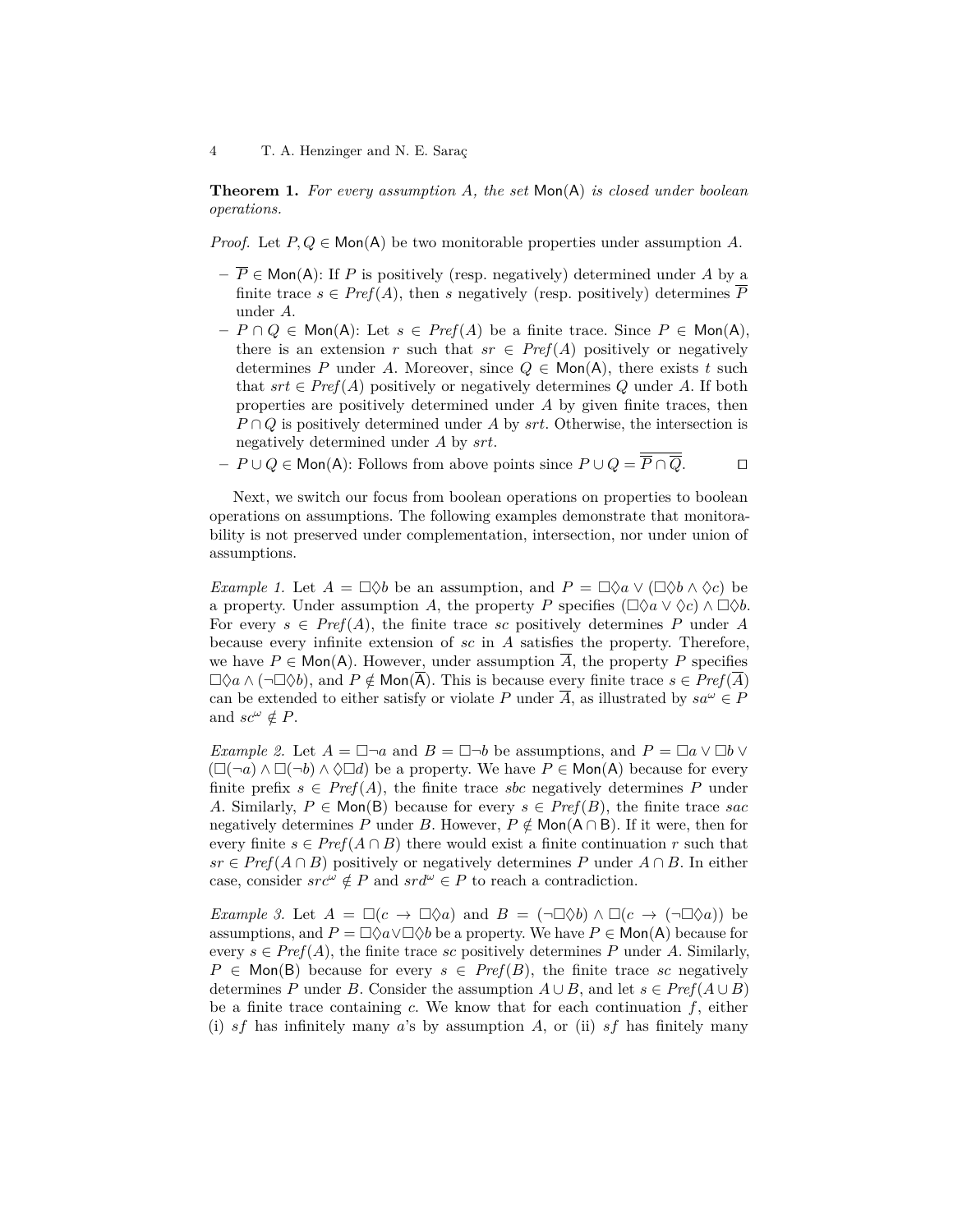*a*'s and finitely many *b*'s by assumption *B*. If (i) holds, the trace *s* positively determines *P* under  $A \cup B$ . If (ii) holds, the trace *s* negatively determines *P* under  $A \cup B$ . However, we cannot distinguish between the two cases by looking at finite prefixes. Therefore, for every  $s \in Pref(A \cup B)$  that contains *c*, property *P* is not *s*-monitorable under  $A \cup B$ , which implies  $P \notin \textsf{Mon}(A \cup B)$ .

The union is arguably the most interesting boolean operation on assumptions. It is relatively easy to discover strong assumptions that make a given property monitorable. However, in practice, we are interested in assumptions that are as weak as possible, and taking the union of assumptions can be a way to construct such assumptions. Next, we define a relation between two assumptions and a property, in order to capture a special case in which monitorability is preserved under the union of assumptions.

**Definition 3.** *Let A and B be two assumptions, and P be a property such that*  $P \in \text{Mon}(A)$  *and*  $P \in \text{Mon}(B)$ *. The assumptions A and B are* compatible with respect to P iff for every finite trace  $s \in Pref(A)$  that positively (resp. negatively) *determines P under A, there is no finite extension r such that*  $sr \in Pref(B)$  *and sr negatively (resp. positively) determines P under B, and vice versa.*

Intuitively, the notion of compatibility prevents contradictory verdicts as in Example [3.](#page-3-0) Under the supposition of compatibility with respect to a given property, we show that monitorability is preserved under the union of assumptions.

**Theorem 2.** *Let A and B be assumptions, and P be a property such that*  $P \in \text{Mon}(A)$  *and*  $P \in \text{Mon}(B)$ *. If A and B are compatible with respect to P, then*  $P \in \textsf{Mon}(A \cup B)$ *.* 

*Proof.* Let  $s \in Pref(A \cup B)$ . We want to show that *P* is *s*-monitorable under *A* ∪ *B*. Observe that either  $s \in Pref(A)$  or  $s \in Pref(B)$ . Suppose  $s \in Pref(A)$ . Since  $P \in \text{Mon}(A)$ , there is an extension *r* such that  $sr \in Pref(A)$  positively or negatively determines *P* under *A*. Suppose *sr* positively determines *P* under *A*.

Observe that either  $sr \in Pref(A) \setminus Pref(B)$  or  $sr \in Pref(A) \cap Pref(B)$ . If  $sr \in$  $Pref(A) \ Pref(B)$ , then *sr* also positively determines *P* under  $A \cup B$  because all possible continuations of *sr* come from assumption *A*. If  $sr \in Pref(A) \cap Pref(B)$ , since  $P \in \text{Mon}(B)$  and the two assumptions are compatible with respect to *P*, there is an extension *t* such that *srt* positively determines *P* under *B*, and either  $srt \in Pref(B) \setminus Pref(A)$  or  $srt \in Pref(A) \cap Pref(B)$ . If  $srt \in Pref(B) \setminus$ *Pref*(*A*), then *srt* also positively determines *P* under  $A \cup B$  because all possible continuations of *srt* come from *B*. If  $srt \in Pref(A) \cap Pref(B)$ , since *sr* and *srt* positively determine *P* under *A* and under *B*, respectively, *srt* also positively determines *P* under  $A \cup B$ .

Cases for  $s \in Pref(B)$  and negative determinacy follow from similar arguments. Therefore,  $P \in \text{Mon}(A \cup B)$  since P is *s*-monitorable under  $A \cup B$  for every finite trace  $s \in Pref(A \cup B)$ . □

Next, we explore the preservation of monitorability under the strengthening and weakening of assumptions. We show that, in general, monitorability is neither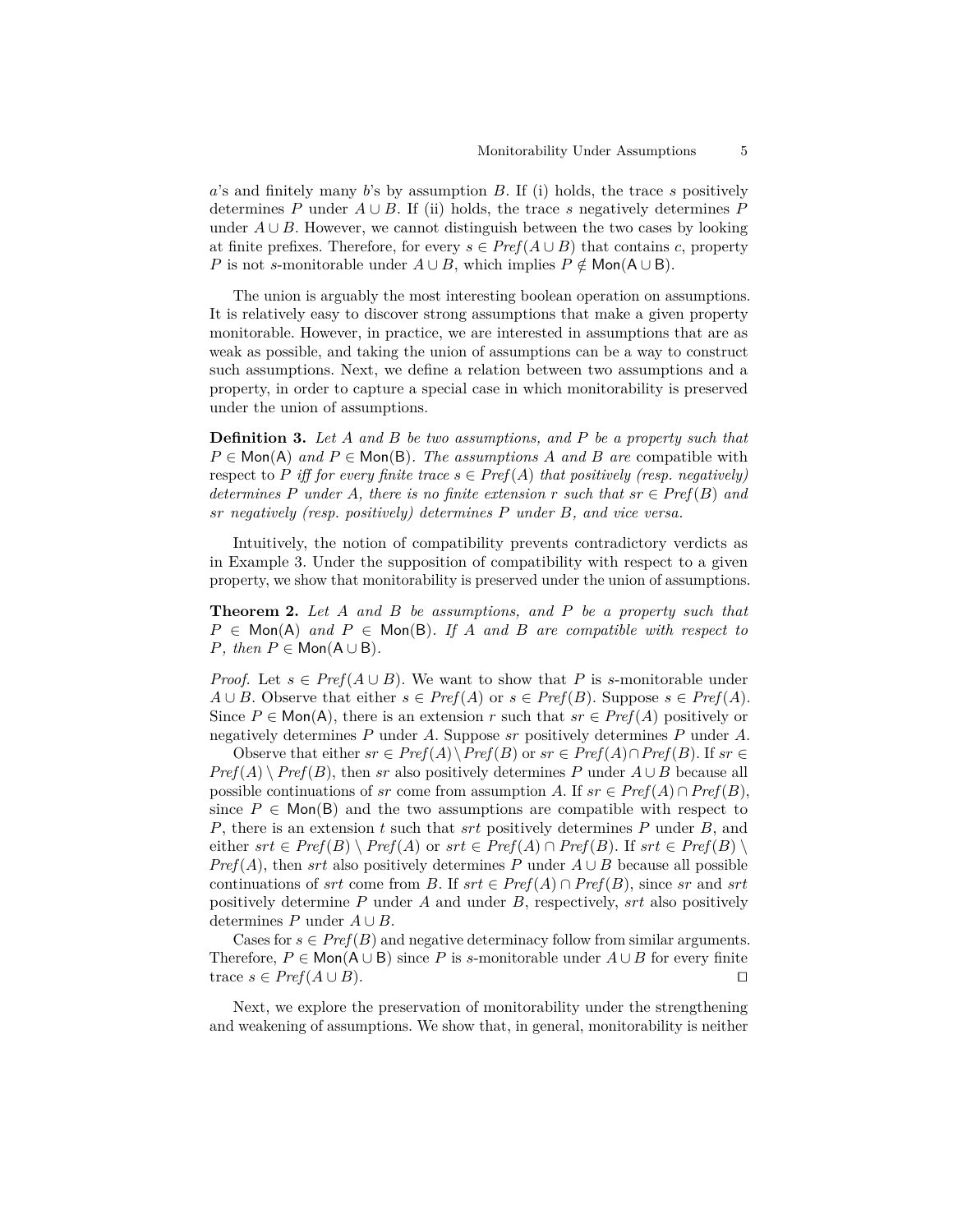downward nor upward preserved. However, for each direction, we identify a special case in which monitorability is preserved. The following is an example of a property that is monitorable under an assumption, but becomes non-monitorable under a stronger assumption.

*Example 4.* Let  $A = \Sigma^{\omega}$  and  $B = \square \neg a$  be assumptions, and  $P = \square(\neg a) \wedge \Diamond \square c$ be a property. Observe that  $P \subseteq B \subseteq A$ . We have  $P \in \text{Mon}(A)$  because for every finite prefix  $s \in Pref(A)$ , the finite trace *sa* negatively determines P under A. We claim that  $P \notin \text{Mon}(B)$ . If it were, then for every finite  $s \in Pref(B)$  there would exist a finite continuation *r* such that  $sr \in Pref(B)$  positively or negatively determines P under B. Consider  $srb^{\omega} \notin P$  and  $src^{\omega} \in P$  to reach a contradiction in either case.

In the example above, the stronger assumption removes all prefixes that enable us to reach a verdict. We formulate a condition to avoid this problem, and enable downward preservation as follows.

**Theorem 3.** Let *A* and *B* be assumptions, and *P* be a property such that  $B \subseteq A$ *and*  $P \cap A = P \cap B$ *. If*  $P \in \text{Mon}(A)$  *and*  $B \in \text{Mon}(A)$  *such that every prefix that negatively determines B under A has a proper prefix that negatively determines P under A, then*  $P \in \textsf{Mon}(B)$ *.* 

*Proof.* Let  $s \in Pref(A)$  be a finite trace and  $r, t \in \Sigma^*$  be extensions such that  $sr, srt \in Pref(A)$  positively or negatively determine *P* or *B* under *A*.

- **–** Suppose *sr* positively determines *P* under *A*. Then, *sr* also positively determines *P* under *B* since  $B \subseteq A$  and  $P \cap A = P \cap B$ .
- **–** Suppose *sr* positively determines *B* under *A*, and *srt* positively determines *P* under *A*. Then, *srt* positively determines *P* under *B*.
- **–** Suppose *sr* positively determines *B* under *A*, and *srt* negatively determines *P* under *A*. Then, *srt* negatively determines *P* under *B*.
- **–** Suppose *sr* negatively determines *P* under *A*, and *srt* positively determines *B* under *A*. Then, *sr* negatively determines *P* under *B*.
- **–** Suppose *sr* negatively determines *P* under *A*, and *srt* negatively determines *B* under *A*. If we have  $t \neq \varepsilon$ , then we have  $sr \in Pref(B)$  and therefore negatively determines *P* under *B*. Otherwise, there is a shortest proper prefix *u* of *sr* that negatively determines *P* under *A*, and  $u \in Pref(B)$ , therefore *u* negatively determines *P* under *B*.
- **–** Suppose *sr* negatively determines *B* under *A*, then there is a proper prefix of *sr* that negatively determines *P* under *A*. We can resolve this case as above.

These imply that *P* is *s*-monitorable under *B* for every finite trace  $s \in Pref(B)$ . Therefore,  $P \in \mathsf{Mon}(\mathsf{B})$ .

Next, we move on to the upward preservation of monitorability. We give an example of a property that is monitorable under an assumption, but becomes non-monitorable under a weaker assumption.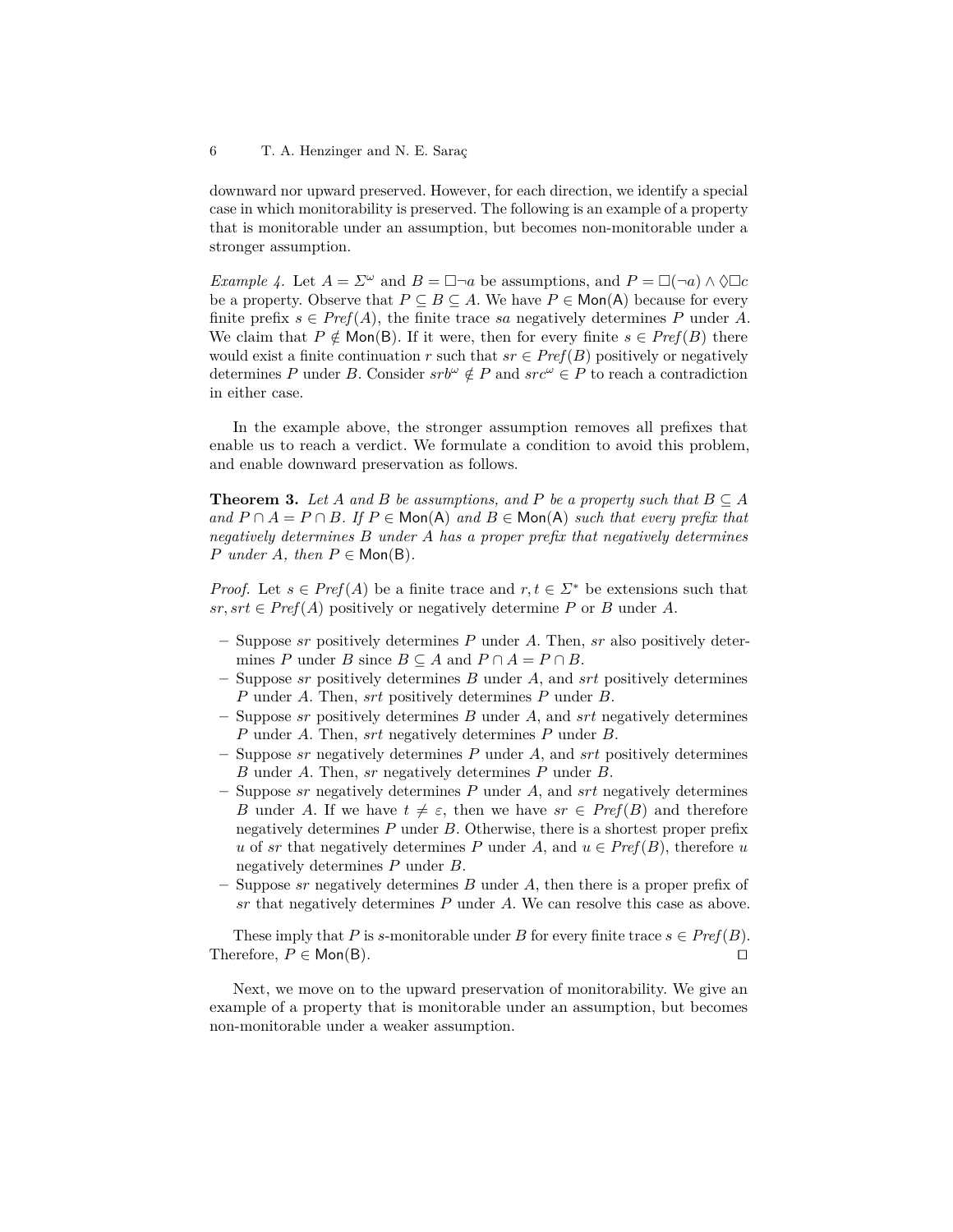*Example 5.* Let  $A = \Sigma^{\omega}$  and  $B = \square(b \rightarrow \Diamond c)$  be assumptions, and  $P = \Diamond a \land a$  $\Box(b \to \Diamond c)$  be a property. Observe that  $P \subseteq B \subseteq A$ . We have  $P \in \mathsf{Mon}(B)$  because for each finite prefix  $s \in Pref(B)$ , the finite trace *sa* positively determines P under *B*. One can verify that  $P \notin \text{Mon}(A)$  by supposing that a finite trace  $s \in Pref(A)$  positively or negatively determines *P* under *A*, and considering  $sb^{\omega} \notin P$  and  $sa(bc)^{\omega} \in P$ .

Intuitively, the weaker assumption in the previous example introduces prefixes that prevents us from reaching a verdict. The following theorem provides a condition to ensure that all new prefixes can be extended to reach a verdict.

<span id="page-6-1"></span>**Theorem 4.** Let *A* and *B* be assumptions, and *P* be a property such that  $B \subseteq A$ *and*  $P \cap A = P \cap B$ *. If*  $P \in \text{Mon}(B)$  *and*  $B \in \text{Mon}(A)$ *, then*  $P \in \text{Mon}(A)$ *.* 

*Proof.* Let *s* be a finite trace and *r* be a finite continuation such that  $sr \in Pref(A)$ positively or negatively determines *B* under *A*. If *sr* negatively determines *B* under *A*, then it also negatively determines *P* under *A* because  $B \subseteq A$  and  $P \cap A = P \cap B$ . Suppose *sr* positively determines *B* under *A*. Since  $P \in \textsf{Mon}(B)$ , there is a finite extension *t* such that  $srt \in Pref(B)$  positively or negatively determines *P* under *B*. Then, *srt* also positively or negatively determines *P* under *A*. It yields that *P* is *s*-monitorable under *A* for every finite trace  $s \in Pref(A)$ , hence  $P \in \textsf{Mon}(A)$ .

For many problems in runtime verification, the set of *ω*-regular and LTLexpressible properties deserve special attention due to their prevalence in specification languages. Therefore, we remark that the results presented in this section still hold true if we limit ourselves to  $\omega$ -regular or to LTL-expressible properties and assumptions.

### <span id="page-6-0"></span>**3 Safety and Co-safety Properties Under Assumptions**

In this section, we extend the notion of relative safety from [\[12\]](#page-15-6) to co-safety properties, and to general boolean combinations of safety properties, with a focus on monitorability.

**Definition 4.** *A property P is a* safety property under assumption *A iff there is a set*  $S \subseteq \Sigma^*$  *of finite traces such that, for every trace*  $f \in A$ *, we have*  $f \in P$ *iff every finite prefix of f is contained in S. Formally,*

$$
\exists S \subseteq \Sigma^* : \forall f \in A : f \in P \iff pref(f) \subseteq S.
$$

*Equivalently, P is a* safety property under assumption *A iff every*  $f \notin P$  *has a finite prefix*  $s \prec f$  *that negatively determines P under A. We denote by*  $\text{Safe}(A)$ *the set of safety properties under assumption A.*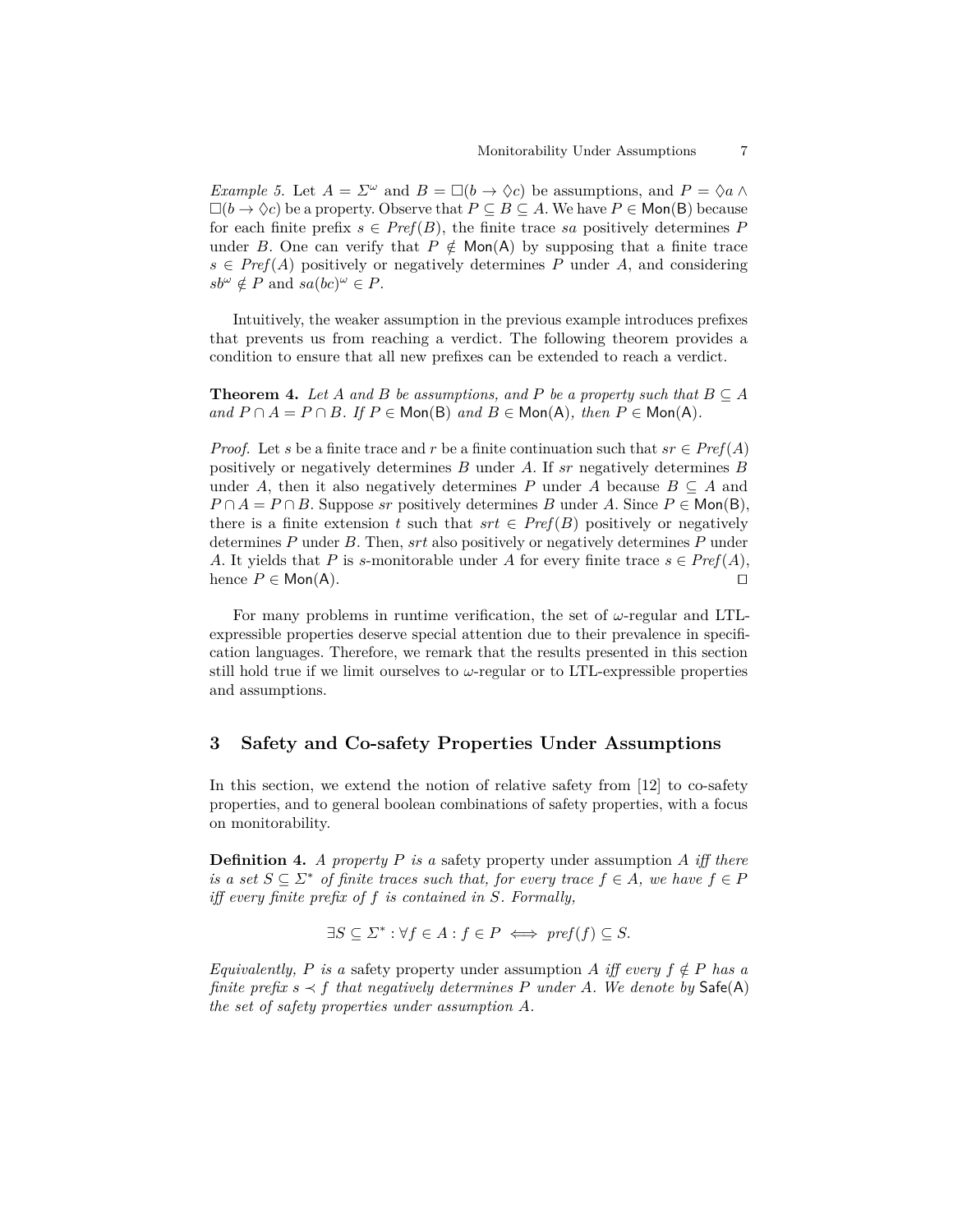**Definition 5.** *A property P is a* co-safety property under assumption *A iff there is a set*  $S \subseteq \Sigma^*$  *of finite traces such that, for every trace*  $f \in A$ *, we have*  $f \in P$ *iff some finite prefix of f is contained in S. Formally,*

$$
\exists S \subseteq \Sigma^* : \forall f \in A : f \in P \iff pref(f) \cap S \neq \emptyset.
$$

*Equivalently, P is a* co-safety property under assumption *A iff every*  $f \in P$  *has a finite prefix*  $s \prec f$  *that positively determines P under A. We denote by*  $\text{CoSafe}(A)$ *the set of co-safety properties under assumption A.*

One can observe from these definitions that, for every assumption *A* and property *P*, we have  $P \in \mathsf{Safe}(A)$  iff  $\overline{P} \in \mathsf{CoSafe}(A)$ .

**Definition 6.** *A property P is an* obligation property under assumption *A iff P* =  $\bigcap_{i=1}^{k} (S_i \cup C_i)$  *for some finite*  $k ≥ 0$ *, where*  $S_i ∈$  Safe(A) *and*  $C_i ∈$  CoSafe(A) *for all*  $1 \leq i \leq k$ *. We denote by*  $\text{Obl}(A)$  *the set of obligation properties under assumption A.*

The set  $Ob(A)$  is exactly the boolean combinations of properties from  $Safe(A)$ and  $CoSafe(A)$ . Therefore, we have  $Safe(A) \subseteq Obl(A)$  and  $CoSafe(A) \subseteq Obl(A)$  for every assumption *A*. Note also that when  $A = \Sigma^{\omega}$ , our definitions are equivalent to the classical definitions of safety, co-safety, and obligation properties. Next, we present examples of non-monitorable properties that become safe or co-safe under an assumption.

*Example 6.* Let  $P = ((\neg a) \mathcal{U} b) \lor \Box \Diamond c$ . The property P is not monitorable, thus not safe, because the finite trace *a* has no extension that positively or negatively determines *P*. Let  $A = \neg \Box \Diamond c$ . Then, *P* specifies  $((\neg a) \mathcal{U} b) \land \neg \Box \Diamond c$  under *A*. Observe that every  $f \notin P$  has a finite prefix  $s \prec f$  that negatively determines *P* under *A* because every such infinite trace in *A* must have a finite prefix that violates  $((\neg a) \mathcal{U} b)$ . Therefore, we get  $P \in \mathsf{Safe}(A)$ .

*Example 7.* Let  $P = (\neg \Box \Diamond a) \land \Diamond b$ . The property P is not monitorable, thus not co-safe, because the finite trace *b* has no extension that positively or negatively determines *P*. Let  $A = \neg \Box \Diamond a$ . Then, every  $f \in P$  has a finite prefix  $s \prec f$  that contains *b*, which positively determines *P* under *A*. Therefore,  $P \in \mathsf{CoSafe}(A)$ .

For the sets of safety and co-safety properties relative to a given assumption, the following closure properties hold.

<span id="page-7-0"></span>**Theorem 5.** *For every assumption A, the set* Safe(A) *is closed under positive boolean operations.*

*Proof.* Let  $P, Q \in \mathsf{Safe}(A)$  be two safety properties under assumption A. Let  $f \notin (P \cup Q)$  be a trace. Since we also have  $f \notin P$ , there is a finite prefix  $s \prec f$ that negatively determines *P* under *A*. Similarly, we have  $r \prec f$  that negatively determines *Q* under *A*. Assume without loss of generality that *s* is a prefix of *r*. Then, *r* negatively determines  $P \cup Q$  under A, and thus  $P \cup Q \in \mathsf{Safe}(A)$ .

<span id="page-7-1"></span>Now, let  $f \notin (P \cap Q)$ . By a similar argument, we have a prefix  $s \prec f$  that negatively determines *P* under *A* or *Q* under *A*. Then, one can verify that *s* also negatively determines  $P \cap Q$  under *A*. Therefore,  $P \cap Q \in \mathsf{Safe}(\mathsf{A})$ .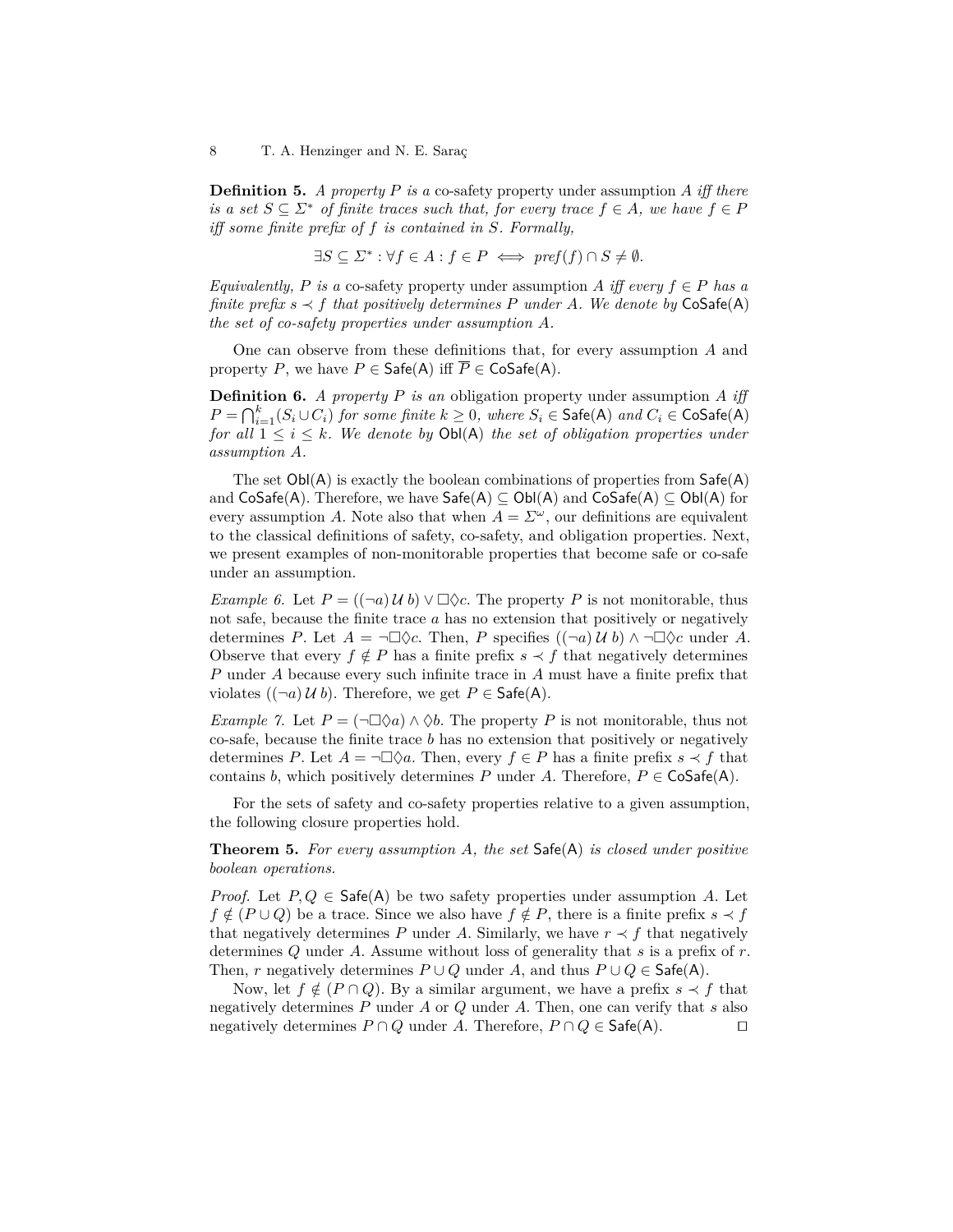**Theorem 6.** *For every assumption A, the set* CoSafe(A) *is closed under positive boolean operations.*

*Proof.* Let  $P, Q \in \mathsf{CoSafe}(A)$  be two co-safety properties under assumption A. Observe that  $P \cup Q = \overline{P} \cap \overline{Q}$  and  $P \cap Q = \overline{P} \cup \overline{Q}$  where  $\overline{P}, \overline{Q} \in \mathsf{Safe}(A)$ , and apply Theorem [5.](#page-7-0)  $\Box$ 

By combining Theorems [5](#page-7-0) and [6](#page-7-1) with the definition of  $Ob(A)$ , we obtain the following corollary.

**Corollary 1.** *For every assumption A, the set* Obl(A) *is closed under all boolean operations.*

Next, we show that relative safety, co-safety, and obligation properties enjoy downward preservation. In other words, if *P* is a safety, co-safety, or obligation property under an assumption, then it remains a safety, co-safety, or obligation property under all stronger assumptions.

<span id="page-8-0"></span>**Theorem 7** ([\[12\]](#page-15-6)). Let *A* and *B* be assumptions such that  $B \subseteq A$ *. For every property P, if*  $P \in \mathsf{Safe}(A)$ *, then*  $P \in \mathsf{Safe}(B)$ *.* 

<span id="page-8-1"></span>**Theorem 8.** Let *A* and *B* be assumptions such that  $B \subseteq A$ . For every property *P, if*  $P \in \mathsf{CoSafe}(A)$ *, then*  $P \in \mathsf{CoSafe}(B)$ *.* 

*Proof.* Since  $P \in \mathsf{CoSafe}(A)$ , we have  $\overline{P} \in \mathsf{Safe}(A)$ . Then, by Theorem [7,](#page-8-0) we get  $\overline{P} \in \mathsf{Safe}(\mathsf{B})$ , which implies that  $P \in \mathsf{CoSafe}(\mathsf{B})$ .

**Theorem 9.** Let *A* and *B* be assumptions such that  $B \subseteq A$ . For every property *P, if*  $P \in Ob(A)$ *, then*  $P \in Ob(B)$ *.* 

*Proof.* By definition,  $P = \bigcap_{i=1}^{k} (S_i \cup C_i)$  for some finite  $k > 1$ , where  $S_i \in \mathsf{Safe}(A)$ and  $C_i \in \mathsf{CoSafe}(A)$  for each  $1 \leq i \leq k$ . Theorems [7](#page-8-0) and [8](#page-8-1) imply that  $S_i \in \mathsf{Safe}(B)$ and  $C_i \in \mathsf{CoSafe}(B)$  for every  $1 \leq i \leq k$ . Therefore,  $P \in \mathsf{Obl}(B)$ .

Finally, we show that every safety, co-safety, and obligation property relative an assumption *A* is monitorable under *A*.

<span id="page-8-2"></span>**Theorem 10.** For every assumption A, we have  $\mathsf{Safe}(A) \subseteq \mathsf{Mon}(A)$ .

*Proof.* Let  $P \in \mathsf{Safe}(A)$  be a property and  $s \in Pref(A)$  be a finite trace. If there is a continuation *f* such that  $sf \notin P$ , then there is a finite prefix  $r \prec sf$  that negatively determines *P* under *A*. Otherwise, *s* itself positively determines *P* under *A*. In either case, *P* is *s*-monitorable under *A* for an arbitrary finite trace  $s \in Pref(A)$ , and thus  $P \in \text{Mon}(A)$ .

<span id="page-8-3"></span>**Theorem 11.** For every assumption A, we have  $\mathsf{CoSafe}(A) \subset \mathsf{Mon}(A)$ .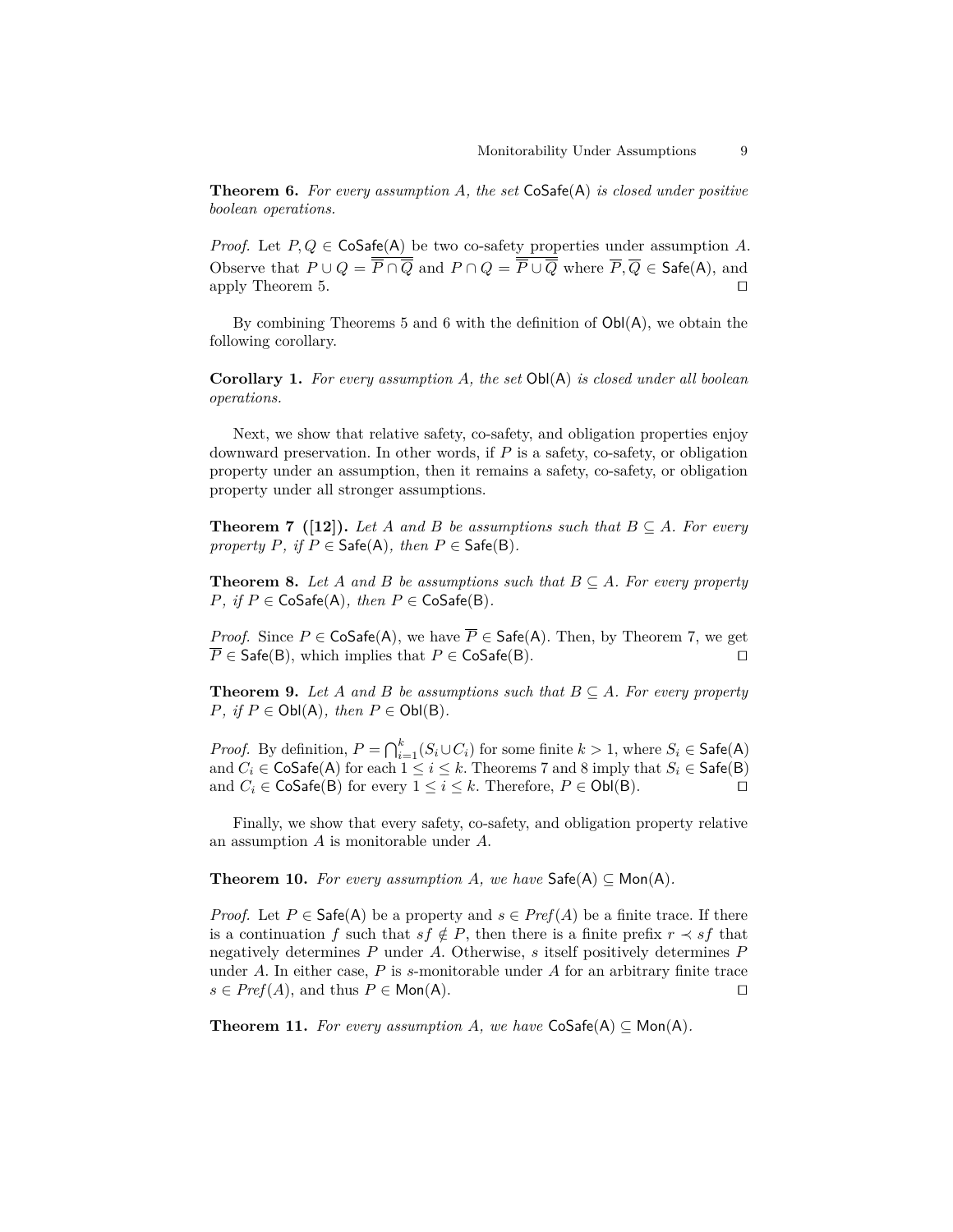*Proof.* The proof idea is the same as in Theorem [10.](#page-8-2) Let  $P \in \mathsf{CoSafe}(A)$  be a property and  $s \in Pref(A)$  be a finite trace. If there is a continuation f such that  $sf \in P$ , then there is a finite prefix  $r \prec sf$  that positively determines P under *A*. Otherwise, *s* itself negatively determines *P* under *A*. In either case, *P* is *s*-monitorable under *A* for an arbitrary finite trace  $s \in Pref(A)$ , and thus  $P \in \mathsf{Mon}(A)$ .

**Theorem 12.** For every assumption A, we have  $Ob(A) \subseteq Mon(A)$ .

*Proof.* Let  $P \in \text{Obl}(A)$  be a property. We can rewrite  $P$  as  $\bigcap_{i=1}^{k} (S_i \cup C_i)$  for some finite  $k > 0$  such that  $S_i \in \mathsf{Safe}(A)$  and  $C_i \in \mathsf{CoSafe}(A)$ . By Theorems [10](#page-8-2) and [11,](#page-8-3) each  $S_i$  and  $C_i$  is in Mon(A). By Theorem [1,](#page-2-1) each  $S_i \cap C_i$  and their union is in Mon(A). Therefore,  $P \in \text{Mon}(A)$ .

We note that, as in Section [2,](#page-2-0) the results of this section still hold when restricted to the *ω*-regular or to the LTL-expressible properties and assumptions.

### <span id="page-9-0"></span>**4 Register Monitorability**

In this section, we study monitorability under assumptions for an operational class of monitors, namely, register machines. We follow [\[11\]](#page-15-7) to define register machines. Let *X* be a set of *registers* storing integer variables, and consider an *instruction set* of integer-valued and boolean-valued expressions over *X*. An *update* is a mapping from registers to integer-valued expressions, and a *test* is a boolean-valued expression. We denote the set of updates and tests over the set *X* of registers by  $\Gamma(X)$  and  $\Phi(X)$ , respectively. We define a *valuation* as a mapping  $v: X \to \mathbb{Z}$  from the set of registers to integers. For every update  $\gamma \in \Gamma(X)$ , we define the *updated valuation*  $v[\gamma] : X \to \mathbb{Z}$  by letting  $v[\gamma](x) = v(\gamma(x))$  for every  $x \in X$ . A test  $\phi \in \Phi(X)$  is true under the valuation *v* iff  $v \models \phi$ .

**Definition 7.** *A* register machine *is a tuple*  $M = (X, Q, \Sigma, \Delta, q_0, \Omega)$  *where X is a finite set of registers, Q is a finite set of states, Σ is a finite alphabet,*  $\Delta \subseteq Q \times \Sigma \times \Phi(X) \times \Gamma(X) \times Q$  *is a set of edges,*  $q_0 \in Q$  *is the initial state, and*  $\Omega \subseteq Q^{\omega}$  *is a set of accepting runs, such that for every state*  $q \in Q$ *, letter*  $\sigma \in \Sigma$ *, and valuation v*, there is one and only one outgoing edge  $(q, \sigma, \phi, \gamma, r) \in \Delta$  with  $v \models \phi$ , *i.e.*, the machine is deterministic.

Let  $M = (X, Q, \Sigma, \Delta, q_0, \Omega)$  be a register machine. A *configuration* of M is a pair  $(q, v)$  consisting of a state  $q \in Q$  and a valuation  $v : X \to \mathbb{Z}$ . A *transition*  $\frac{\sigma}{\sigma}$  between two configurations of *M* is defined by the relation  $(q, v) \stackrel{\sigma}{\rightarrow} (q', v')$  iff  $v' = v[\gamma]$  and  $v \models \phi$  for some edge  $(q, \sigma, \phi, \gamma, q') \in \Delta$ . A *run* of *M* over a word  $w = \sigma_1 \sigma_2 \dots$  is an infinite sequence of transitions  $(q_0, v_0) \xrightarrow{\sigma_1} (q_1, v_1) \xrightarrow{\sigma_2} \cdots$ where  $v_0(x) = 0$  for all  $x \in X$ . The word  $w \in \Sigma^\omega$  is *accepted* by M iff its (unique) run over *w* yields an infinite sequence  $q_0q_1q_2...$  of states which belongs to  $\Omega$ . The set of infinite words accepted by *M* is called the *language* of *M*, and denoted  $\mathcal{L}(M)$ .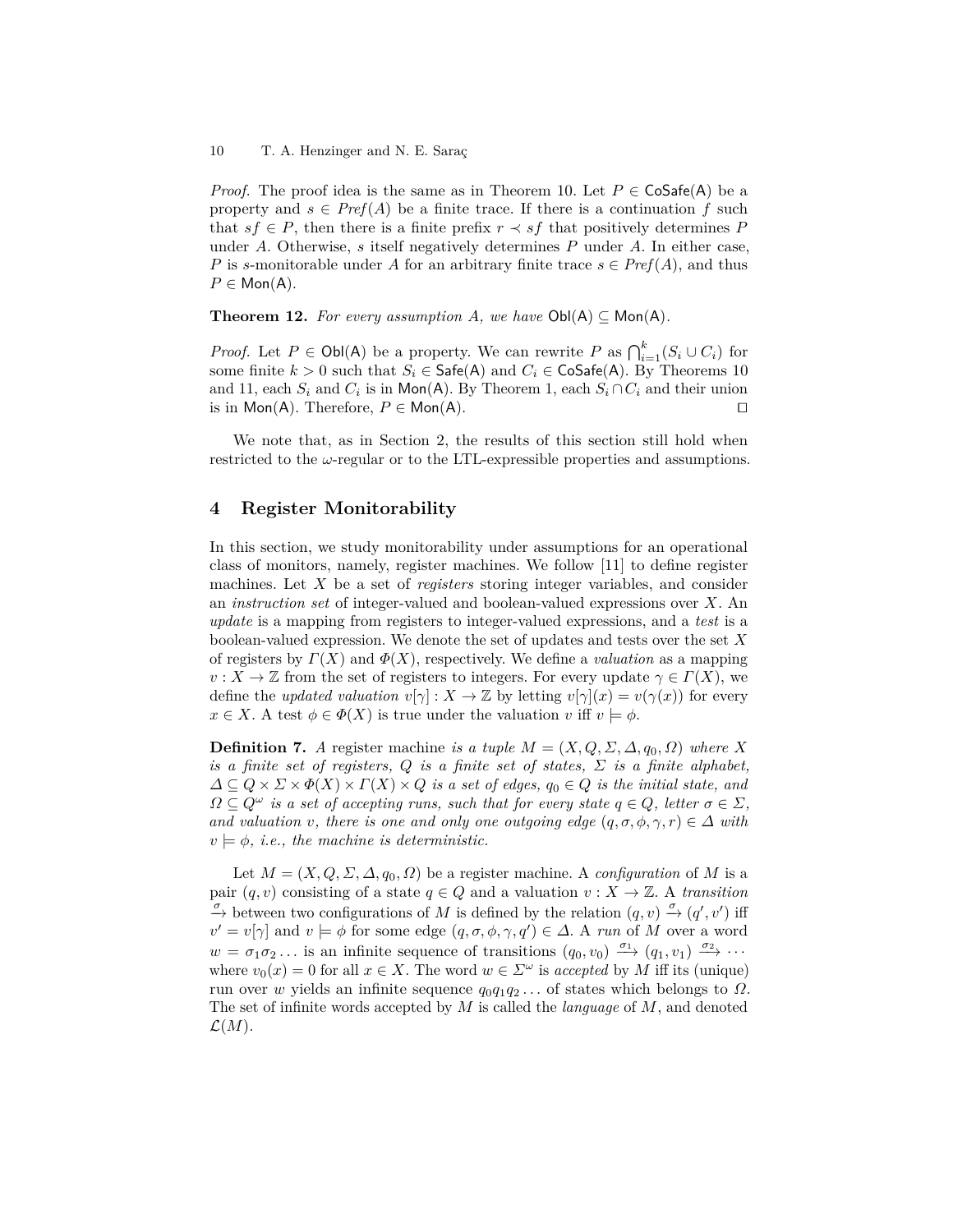Register machines are a more powerful specification language for traces than finite-state monitors. Even when confined to safety, this model can specify many interesting properties beyond  $\omega$ -regular, as explored in [\[11\]](#page-15-7). Formally, we can limit our model to safety properties as follows: let  $q_{sink} \in Q$  be a *rejecting state* such that there are no edges from  $q_{sink}$  to any state in  $Q \setminus \{q_{sink}\}\$ , and let  $\Omega$  be the set of infinite state sequences that do not contain *qsink*. Under these conditions,  $\mathcal{L}(M)$  is a safety property monitored by M. Next, we introduce assumptions to register monitorability.

**Definition 8.** Let P be a property, A an assumption, and  $s \in Pref(A)$  a finite *trace. The property P is* positively *k*-register determined under *A by s iff there is a register machine M with k registers such that, for all*  $f \in \Sigma^\omega$ , *if*  $sf \in \mathcal{L}(M) \cap A$ , *then*  $sf \in P$ *. Similarly, P is* negatively *k*-register determined under *A by s iff there is a register machine M with k registers such that, for all*  $f \in \Sigma^\omega$ , *if*  $sf \in A \setminus \mathcal{L}(M)$ , then  $sf \notin P$ .

**Definition 9.** *A property P is k*-register monitorable under assumption *A iff for*  $every$  *finite trace*  $s \in Pref(A)$  *there is a finite extension*  $r$  *such that*  $P$  *is positively or negatively k*-register determined under A by  $sr \in Pref(A)$ . We denote the set *of properties that are k-register monitorable under A by* k*-*RegMon(A)*.*

In the following, we restrict ourselves to a simple form of register machines in order to demonstrate how assumptions help for monitoring non-regular properties.

**Definition 10.** *A* counter machine *is a register machine with the instructions*  $x + 1$ ,  $x - 1$ , and  $x = 0$  for all registers  $x \in X$ . We write **k**-CtrMon(A) for the set *of properties that are monitorable by k-counter machines under assumption A.*

Computational resources play an important role in register monitorability. As proved in [\[11\]](#page-15-7), for every  $k \geq 0$  there is a safety property that can be monitored with *k* counters but not with  $k-1$  counters, that is, the set k-CtrMon( $\Sigma^{\omega}$ ) \  $(k-1)$ -CtrMon( $\Sigma^{\omega}$ ) is non-empty. We now show that assumptions can be used to reduce the number of counters needed for monitoring.

**Theorem 13.** *Let*  $\Sigma_k = \{0, 1, \ldots, k\}$ *. For every*  $k \geq 1$  *and*  $1 \leq \ell \leq k$ *, there exist a safety property*  $P_k \in k$ -CtrMon $(\Sigma^\omega) \setminus (k-1)$ -CtrMon $(\Sigma^\omega)$  *and a safety*  $assumption\ A_{\ell} \in \ell$ -CtrMon( $\Sigma_{\kappa}^{\omega}$ )  $such\ that\ P_{k} \in (\mathsf{k} - \ell)$ -CtrMon( $\mathsf{A}_{\ell}$ ).

*Proof.* For every letter  $\sigma \in \Sigma$  and finite trace  $s \in \Sigma^*$ , let  $|s|_{\sigma}$  denote the number of occurrences of  $\sigma$  in *s*. Let  $P_k = \{f \in \Sigma_k^{\omega} \mid \forall 0 \leq i < k : \forall s \prec f : |s|_i \leq |s|_{i+1}\}.$ We can construct a  $k$ -counter machine  $M$  that recognizes  $P_k$  as follows. For each  $0 \leq i \leq k$ , the counter  $x_i$  of M tracks the difference between  $|s|_i$  and  $|s|_{i+1}$  by decrementing with letter  $i$  and incrementing with  $i+1$ . The machine keeps running as long as every counter value is non-negative, and rejects otherwise. Notice that we can rewrite  $P_k = \bigcap_{i=0}^{k-1} S_i$  where  $S_i = \{f \in \Sigma_k^{\omega} \mid \forall s \prec f : |s|_i \leq |s|_{i+1}\}\$ and  $S_i \in 1$ -CtrMon( $\Sigma_k^{\omega}$ ). Then, for each  $1 \leq \ell \leq k$ , we can construct an assumption  $A_{\ell} = \bigcap_{i=0}^{\ell-1} S_i$  where  $A_{\ell} \in \ell$ -CtrMon( $\Sigma_{\mathsf{k}}^{\omega}$ ). Since the properties  $S_0$  to  $S_{\ell-1}$  are true under assumption  $A_\ell$ , we only need to monitor the remaining conditions  $S_\ell$ to  $S_{k-1}$ . Therefore, it is not hard to verify that  $P_k \in (k - \ell)$ -CtrMon(A $_{\ell}$ ). □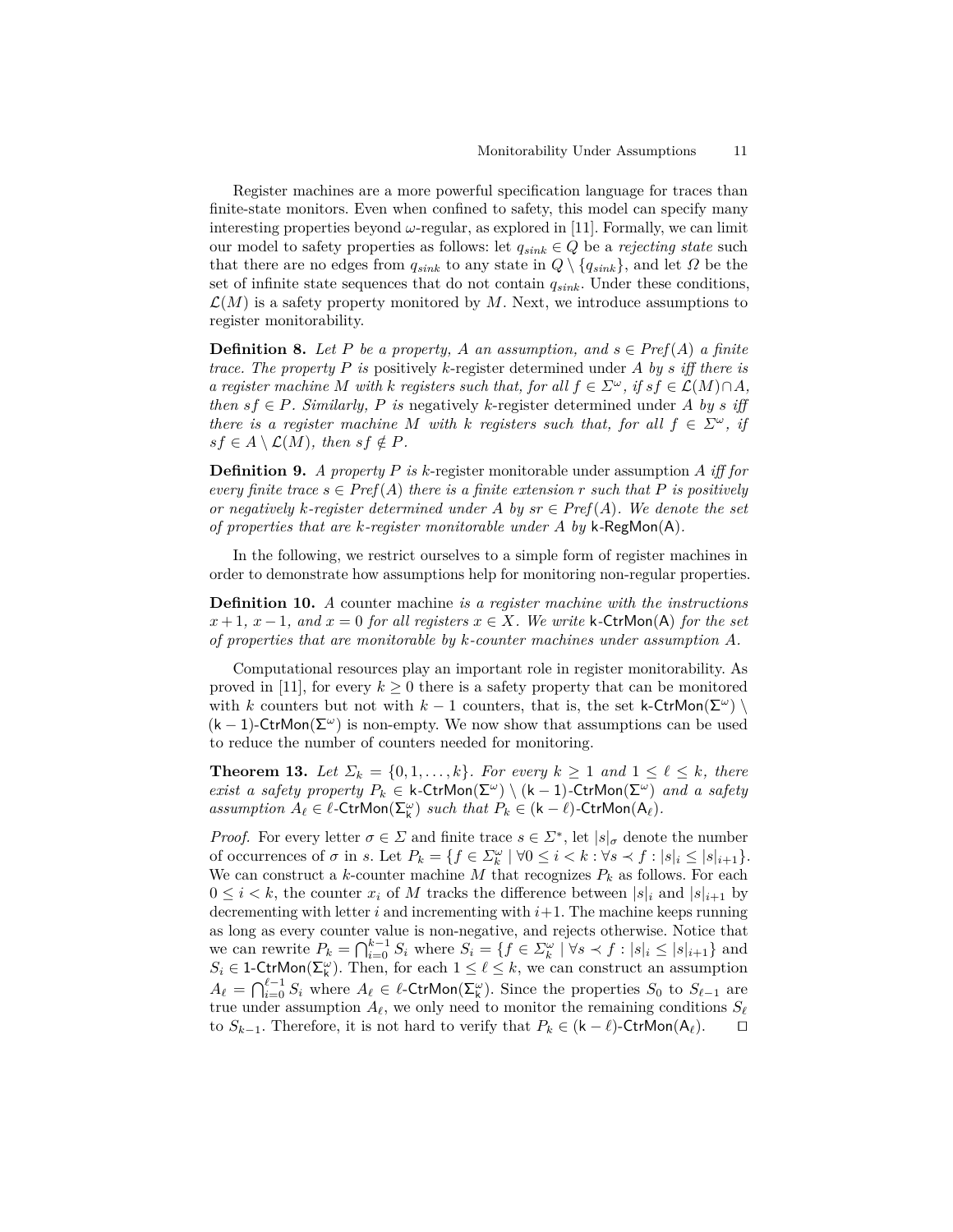### <span id="page-11-0"></span>**5 Using Topology to Construct Assumptions**

Let *X* be a topological space, and  $S \subseteq X$  be a set. The set *S* is *closed* iff it contains all of its limit points. The complement of a closed set is *open*. The *closure* of *S* is the smallest closed set containing *S*, denoted *cl*(*S*). Similarly, the *interior* of *S* is the largest open set contained in *S*, denoted *int*(*S*). The *boundary* of *S* contains those points in the closure of *S* that do not belong to the interior of *S*, that is,  $bd(P) = cl(P) \setminus int(P)$ . The set *S* is *dense* iff every point in *X* is either in *S* or a limit point of *S*, that is,  $cl(S) = X$ . Similarly, *S* is *nowhere dense* iff  $int(cl(S)) = \emptyset$ . For the operations in relative topology induced by *X* on a subspace  $Y \subseteq X$ , we use  $cl_Y(S)$ ,  $int_Y(S)$ , and  $bd_Y(S)$  where  $S \subseteq Y$ .

The safety properties correspond to the closed sets in the Cantor topology on *Σω*, and the liveness properties correspond to the dense sets [\[1\]](#page-14-2). Moreover, the cosafety properties are the open sets [\[6\]](#page-14-3), and the monitorable properties are the sets whose boundary is nowhere dense [\[9\]](#page-15-8). Since these topological characterizations extend to subsets of  $\Sigma^{\omega}$  through relativization [\[12,](#page-15-6)[9\]](#page-15-8), we use them to construct assumptions under which properties become safe, co-safe, or monitorable.

<span id="page-11-1"></span>**Theorem 14.** *For every property P, there is a liveness assumption A such that*  $P \in \mathsf{Safe}(A)$  [\[12\]](#page-15-6)*.* Moreover, if P is not live, then  $P \subset A$ ; and if P is not safe. *then for every assumption B such that*  $A \subset B$ *, we have*  $P \notin \mathsf{Safe}(B)$ *.* 

*Proof.* Using the standard construction, we can rewrite *P* as an intersection of a safety property and a liveness property. Formally,  $P = P_S \cap P_L$  where  $P_S = cl(P)$ is the smallest safety property that contains *P*, and  $P_L = \overline{P_S \setminus P}$  is a liveness property [\[1\]](#page-14-2). Let  $A = P_L$ . We know by Theorem [7](#page-8-0) that  $P_S \in \mathsf{Safe}(A)$ . Since  $P_S \cap A = P \cap A$ , we also have  $P \in \mathsf{Safe}(A)$ . Also, if *P* is not live, we have  $P_S \subset \Sigma^\omega$ , and  $A = \overline{P_S} \cup P$  strictly contains *P*.

Now, let *B* be an assumption such that  $A \subset B$ . Then,

$$
cl_B(P \cap B) = cl(P) \cap B = P_S \cap B
$$

strictly contains  $P \cap B$  because there is a trace  $f \in (P_S \setminus P) \cap B$  by construction. It implies that *P* ∩ *B* is not closed in *B*, therefore  $P \notin \mathsf{Safe}(\mathsf{B})$ .  $\Box$ 

Intuitively, the construction in the proof of Theorem [14](#page-11-1) removes all traces in  $\overline{P}$  which have no prefix that negatively determines  $P$ . We can alternatively exclude the traces in *P* which have no prefix that positively determine *P*, in order to turn *P* into a relative co-safety property.

<span id="page-11-2"></span>**Theorem 15.** *For every property P, there is a liveness assumption A such that*  $P \in \mathsf{CoSafe}(A)$ *. Moreover, if*  $\overline{P}$  *is not live, then*  $P \cap A \neq \emptyset$ *; and if*  $P$  *is not co-safe, then for every assumption B such that*  $A \subset B$ *, we have*  $P \notin \mathsf{CoSafe}(B)$ *.* 

*Proof.* Let  $P_C = int(P)$  be the largest co-safety property contained in *P*, and  $A = P \setminus P_C$  be an assumption. The assumption *A* is live since  $int(P \setminus P_C) \subseteq$  $int(P) \setminus int(P_C) = \emptyset$ . We know by Theorem [8](#page-8-1) that  $P_C \in \mathsf{CoSafe}(A)$ . Then,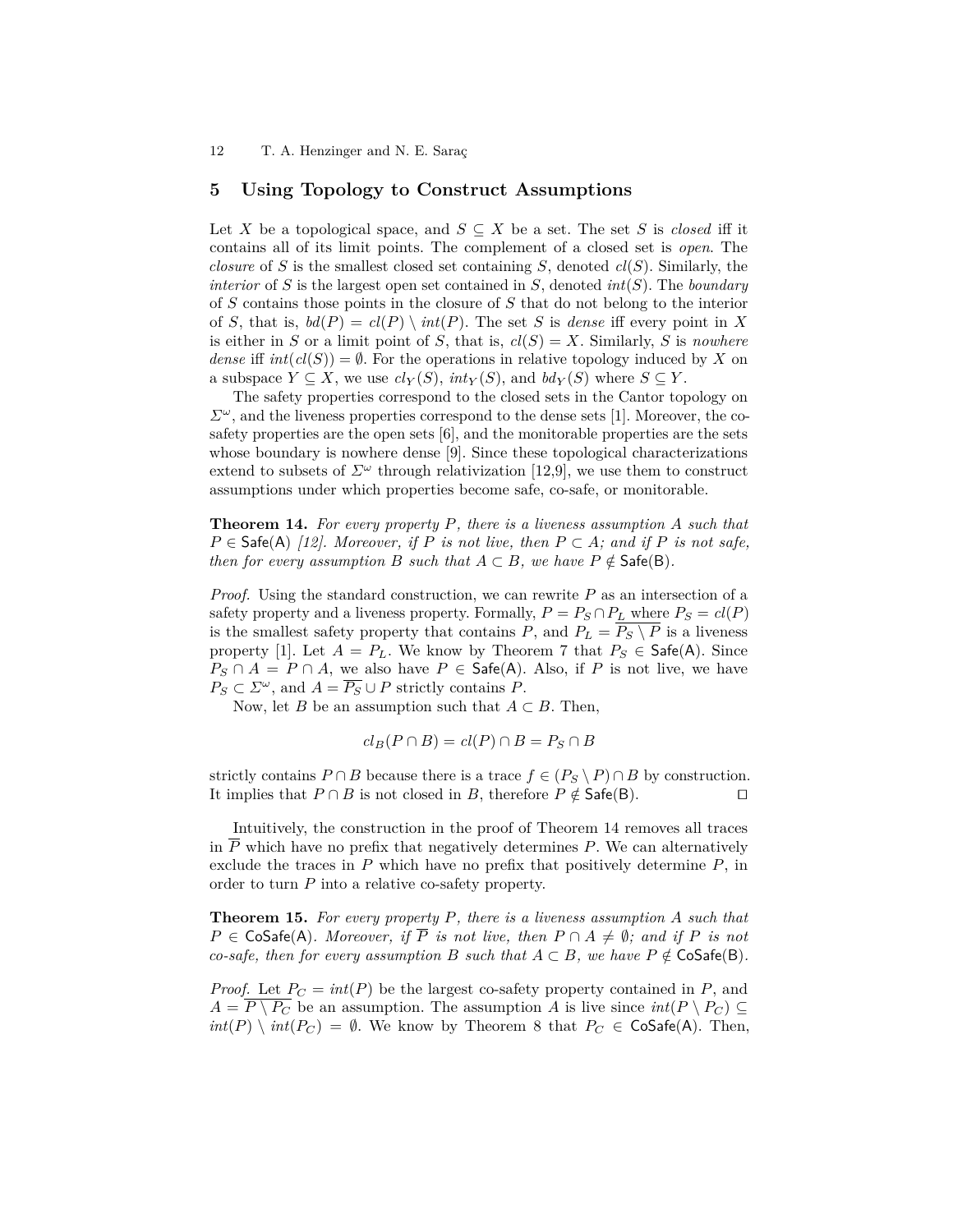because  $P_C \cap A = P \cap A$ , we also have  $P \in \mathsf{CoSafe}(A)$ . Also, if  $\overline{P}$  is not live, we have  $P_C \neq \emptyset$ , and thus  $P \cap A \neq \emptyset$  by construction.

Now, let *B* be an assumption such that  $A \subset B$ . Then,

$$
int_B(P \cap B) = int((P \cap B) \cup \overline{B}) \cap B = int(P) \cap B = P_C
$$

is strictly contained in  $P \cap B$  since there is a trace  $f \in (P \setminus P_C) \cap B$  by construction. It implies that  $P \cap B$  is not open in *B*, therefore  $P \notin \mathsf{CoSafe}(B)$ .

Notice that we removed elements from  $cl(P) \setminus P$  and  $P \setminus int(P)$  in the above constructions. The union of these two regions corresponds to  $bd(P)$ , and a property *P* is monitorable iff  $bd(P)$  is nowhere dense [\[9\]](#page-15-8), that is,  $int(cl(bd(P))) = \emptyset$ . Since boundary sets are closed in general, and  $cl(S) = S$  for every closed set *S*, this condition is equivalent to  $int(bd(P)) = \emptyset$ . Now, we describe a construction to make any property monitorable by removing a subset of  $bd(P)$  from  $\Sigma^{\omega}$ .

<span id="page-12-0"></span>**Theorem 16.** *For every property P, there is a co-safety assumption A such that*  $P \in \textsf{Mon}(A)$ *. Moreover, if*  $\overline{P}$  *is not live, then*  $P \cap A \neq \emptyset$ *.* 

*Proof.* We want to construct a subspace  $A \subseteq \Sigma^\omega$  such that  $int_A (bd_A (P \cap A)) = \emptyset$ . Note that  $bd_A(P \cap A) \subseteq bd(P \cap A) \cap A$  and  $int_A(P \cap A) = int((P \cap A) \cup \overline{A}) \cap A$ . Then, we have

$$
int_A (bd_A (P \cap A)) \subseteq int((bd(P \cap A) \cap A) \cup \overline{A}) \cap A.
$$

Since union of interiors is contained in interior of unions and we want the expression on the right-hand side to be empty, we have

$$
int(bd(P \cap A) \cap A) \cup int(\overline{A}) \subseteq int((bd(P \cap A) \cap A) \cup \overline{A}) \subseteq int(\overline{A}).
$$

It implies that  $int(bd(P \cap A) \cap A) \subseteq int(\overline{A})$ , and since  $bd(P \cap A) \cap A$  and  $\overline{A}$  are disjoint, we get  $int(bd(P \cap A) \cap A) = \emptyset$ . Then,

$$
int(bd(P \cap A) \cap A) \subseteq int((bd(P) \cup bd(A)) \cap A)
$$
  
= 
$$
int((bd(P) \cap A) \cup (bd(A) \cap A)).
$$

Now, we can pick *A* to be open to have  $bd(A) \cap A = \emptyset$ , which yields

$$
int((bd(P) \cap A) \cup (bd(A) \cap A)) = int(bd(P) \cap A)
$$
  
= 
$$
int(bd(P)) \cap A
$$

since interior of finite intersection equals intersection of interiors and *A* is open. At this point, we want  $int(bd(P)) \cap A = \emptyset$  such that *A* is open. It is equivalent to choosing A such that  $\overline{A}$  is a closed set containing  $int(bd(P))$ , for which the smallest such choice is  $\overline{A} = cl(int(bd(P)))$ . Therefore, we let  $A = cl(int(bd(P)))$ . Observe that *A* is indeed open, i.e., a co-safety assumption. Since we obtained that  $int_A (bd_A (P \cap A)) = \emptyset$  if  $int(bd(P)) \cap A = \emptyset$  and *A* is open, we have  $P \in \mathsf{Mon}(A)$ .

Finally, given that  $\overline{P}$  is not live, we get  $int(P) \neq \emptyset$ . It implies that  $bd(P) \subset \Sigma^{\omega}$ . Then, since  $int(P) \subseteq \overline{bd(P)} \subseteq A$  and  $int(P) \subseteq P$ , we obtain that  $P \cap A \neq \emptyset$ .  $\Box$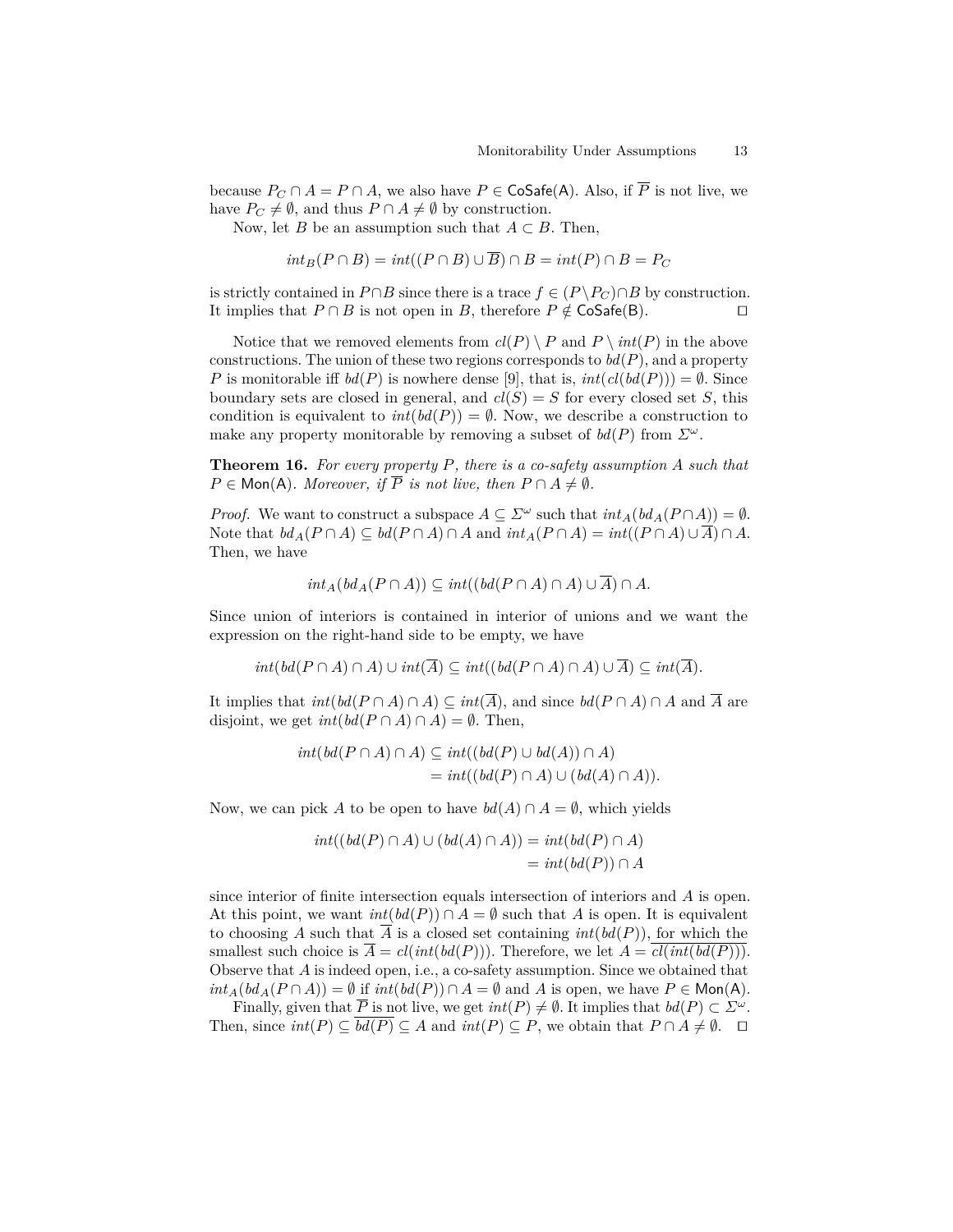Since both *ω*-regular and LTL-definable languages are closed under the topological closure [\[2](#page-14-4)[,15\]](#page-15-10), the constructions presented in this section can be performed within the restricted universe of *ω*-regular or LTL-definable languages. In other words, given an  $\omega$ -regular (resp. LTL-definable) property, the constructions from the proofs of Theorems [14,](#page-11-1) [15,](#page-11-2) and [16](#page-12-0) produce *ω*-regular (resp. LTL-definable) assumptions. Note also that, if *P* is safe, co-safe, or monitorable under  $\Sigma^{\omega}$ , respectively, then all three constructions yield  $A = \Sigma^{\omega}$ .

As pointed out in the previous theorems, the constructions are useful only for certain classes of properties. To demonstrate this, consider a liveness property *P* such that  $\overline{P}$  is also live, that is, *P* is both live and co-live. Such properties are said to have zero monitoring information [\[14\]](#page-15-11). For example,  $P = \Box \Diamond a$  is a property with zero monitoring information because there is no finite prefix *s* such that *P* is *s*-monitorable under  $\Sigma^{\omega}$ . Since *P* is live, we have  $cl(P) = \Sigma^{\omega}$ . and since  $\overline{P}$  is live, we have  $int(P) = \emptyset$ . It follows that  $bd(P) = \Sigma^{\omega}$ . Therefore, if we let  $A_S$ ,  $A_C$ , and  $A_M$  be assumptions as constructed in Theorems [14,](#page-11-1) [15,](#page-11-2) and [16,](#page-12-0) respectively, we obtain  $A_S = P$ ,  $A_C = \Sigma^\omega \setminus P$ , and  $A_M = \emptyset$ .

Next, we present an example of a non-monitorable property that is neither live nor co-live, and apply the constructions described in this section.

*Example 8.* Let  $P = (a \vee \Box \Diamond a) \wedge \Diamond b$ . One can verify that  $cl(P) = \Diamond b$  and  $int(P) = a \wedge \bigcirc b$  by constructing the corresponding Büchi automata. Then, we also get  $bd(P) = (\neg a) \wedge \bigcirc b$ . We now apply the constructions described above. If we let  $A_S = cl(P) ∪ P$ , we get  $P ∈ \mathsf{Safe}(A_S)$  because every finite trace in  $A_S$ that satisfies  $\bigcirc$  *-b* negatively determines *P* under *A<sub>S</sub>*. If we let  $A_C = \overline{P} \cup int(P)$ , we get  $P \in \mathsf{CoSafe}(A_{\mathsf{C}})$  because every finite trace in  $A_C$  that satisfies  $a \wedge \bigcirc b$ positively determines *P* under  $A_C$ . Now, observe that  $cl(int(bd(P))) = bd(P)$ . Then, we have  $A_M = a \vee \bigcirc (\neg b)$ , which yields that *P* specifies  $a \wedge \bigcirc b$  under  $A_M$ , and therefore  $P \in \text{Mon}(A_M)$ . Note that both  $A_S$  and  $A_C$  are live, while  $A_M$  is co-safe.

Finally, we apply the construction from the proof of Theorem [16](#page-12-0) to make a non-monitorable liveness property monitorable.

*Example 9.* Let  $\Sigma = \{req, ack, reboot, other\}$  be a finite set of observations, and consider the property

$$
P = (\Box (req \rightarrow \Diamond ack) \lor (\neg ack) \lor (req) \land \Diamond reboot.
$$

The property *P* is live because  $cl(P) = \Sigma^{\omega}$ . We can compute its boundary as  $bd(P) = \overline{int(P)} = cl(\overline{P})$ . Constructing the Büchi automaton for  $\overline{P}$  and taking its closure gives us  $bd(P) = (ack \mathcal{R}(\neg \textit{req}) ) \vee \Box \neg \textit{reboot}$ . One can similarly compute  $int(bd(P)) = ack\mathcal{R}(\neg req)$ , and observe that  $cl(int(bd(P))) = int(bd(P)).$ Therefore, we have  $A = (\neg \textit{ack}) \mathcal{U} \textit{req}$ , which is indeed a co-safety assumption. The property *P* specifies  $((\neg \textit{ack}) \cup \textit{req}) \land \Diamond \textit{reboot}$  under *A*, therefore  $P \in \textsf{Mon}(A)$ .

Since the assumption *A* constructed in the proof of Theorem [16](#page-12-0) is co-safe, we get by Theorem [4](#page-6-1) that  $P \cap A$  is also monitorable. However, as explained in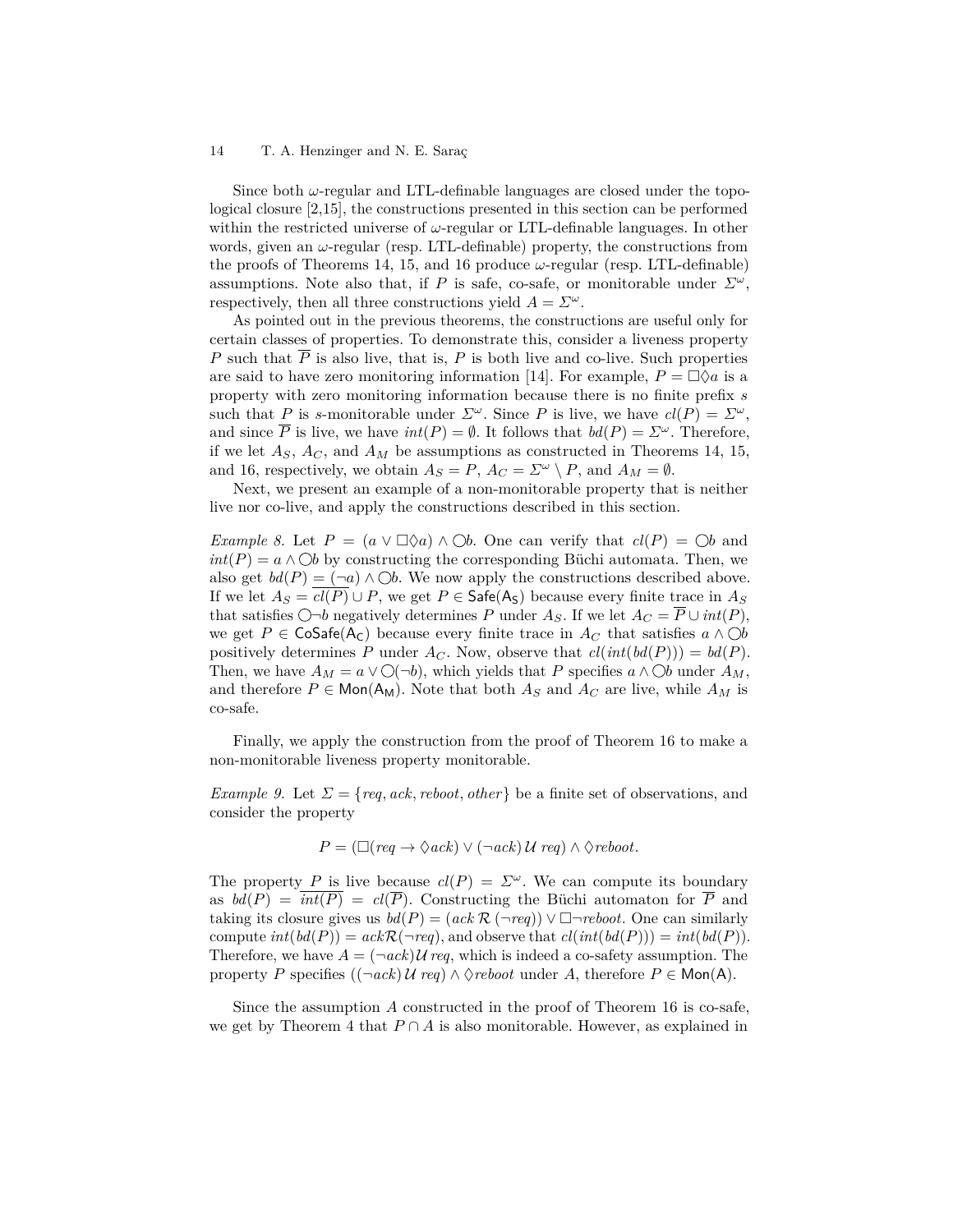Section [2,](#page-2-0) this is not necessarily the case in general for monitorability under assumptions. We can look for other ways of constructing an assumption *A* such that *P* is monitorable under *A*, but  $P \cap A$  is not necessarily monitorable. For this, Theorem [4](#page-6-1) may prove useful, and we aim to explore it in future work.

# **6 Conclusion**

Inspired by the notion of relative safety [\[12\]](#page-15-6), we defined the concepts of co-safety and monitorability relative to an assumption. Assumptions may result from knowledge about the system that is being monitored (as in *predictive* monitoring [\[18\]](#page-15-3)), knowledge about the environment (e.g., time always advances), or knowledge about other, connected monitors. In further work, we plan to develop a theory of composition and refinement for monitors that use assumptions, including assumeguarantee monitoring, where two or more monitors are connected and provide information to each other (as in *decentralized* monitoring [\[4\]](#page-14-5)). We gave several examples and constructions on how an assumption can make a non-monitorable property monitorable. In the future, we intend to study the structure of the *weakest* assumptions that make a given property monitorable, particularly the conditions under which such assumptions are unique. Finally, we showed how an assumption can make a monitorable property monitorable with fewer integer registers. More generally, carefully chosen assumptions can make monitors less costly (use fewer resources), more timely (reach verdicts quicker), and more precise (in the case of quantitative verdicts). In further work, we will study all of these dimensions to provide a theoretical foundation for the practical design of a network of monitors with assumptions.

# **References**

- <span id="page-14-2"></span>1. Alpern, B., Schneider, F.B.: Defining liveness. Information Processing Letters **21**(4), 181 – 185 (1985). [https://doi.org/https://doi.org/10.1016/0020-0190\(85\)90056-0,](https://doi.org/https://doi.org/10.1016/0020-0190(85)90056-0) <http://www.sciencedirect.com/science/article/pii/0020019085900560>
- <span id="page-14-4"></span>2. Alpern, B., Schneider, F.B.: Recognizing safety and liveness. Distributed computing **2**(3), 117–126 (1987)
- <span id="page-14-0"></span>3. Bartocci, E., Falcone, Y., Francalanza, A., Reger, G.: Introduction to runtime verification. In: Bartocci, E., Falcone, Y. (eds.) Lectures on Runtime Verification - Introductory and Advanced Topics, Lecture Notes in Computer Science, vol. 10457, pp. 1–33. Springer (2018). [https://doi.org/10.1007/978-3-319-75632-5\\_1,](https://doi.org/10.1007/978-3-319-75632-5_1) [https://doi.org/10.1007/978-3-319-75632-5\\_1](https://doi.org/10.1007/978-3-319-75632-5_1)
- <span id="page-14-5"></span>4. Bauer, A., Falcone, Y.: Decentralised ltl monitoring. In: Giannakopoulou, D., Méry, D. (eds.) FM 2012: Formal Methods. pp. 85–100. Springer Berlin Heidelberg, Berlin, Heidelberg (2012)
- <span id="page-14-1"></span>5. Bauer, A., Leucker, M., Schallhart, C.: Runtime verification for ltl and tltl. ACM Trans. Softw. Eng. Methodol. **20**(4) (Sep 2011). [https://doi.org/10.1145/2000799.2000800,](https://doi.org/10.1145/2000799.2000800) [https://doi.org/10.1145/2000799.](https://doi.org/10.1145/2000799.2000800) [2000800](https://doi.org/10.1145/2000799.2000800)
- <span id="page-14-3"></span>6. Chang, E., Manna, Z., Pnueli, A.: The safety-progress classification. In: Logic and Algebra of Specification, pp. 143–202. Springer (1993)